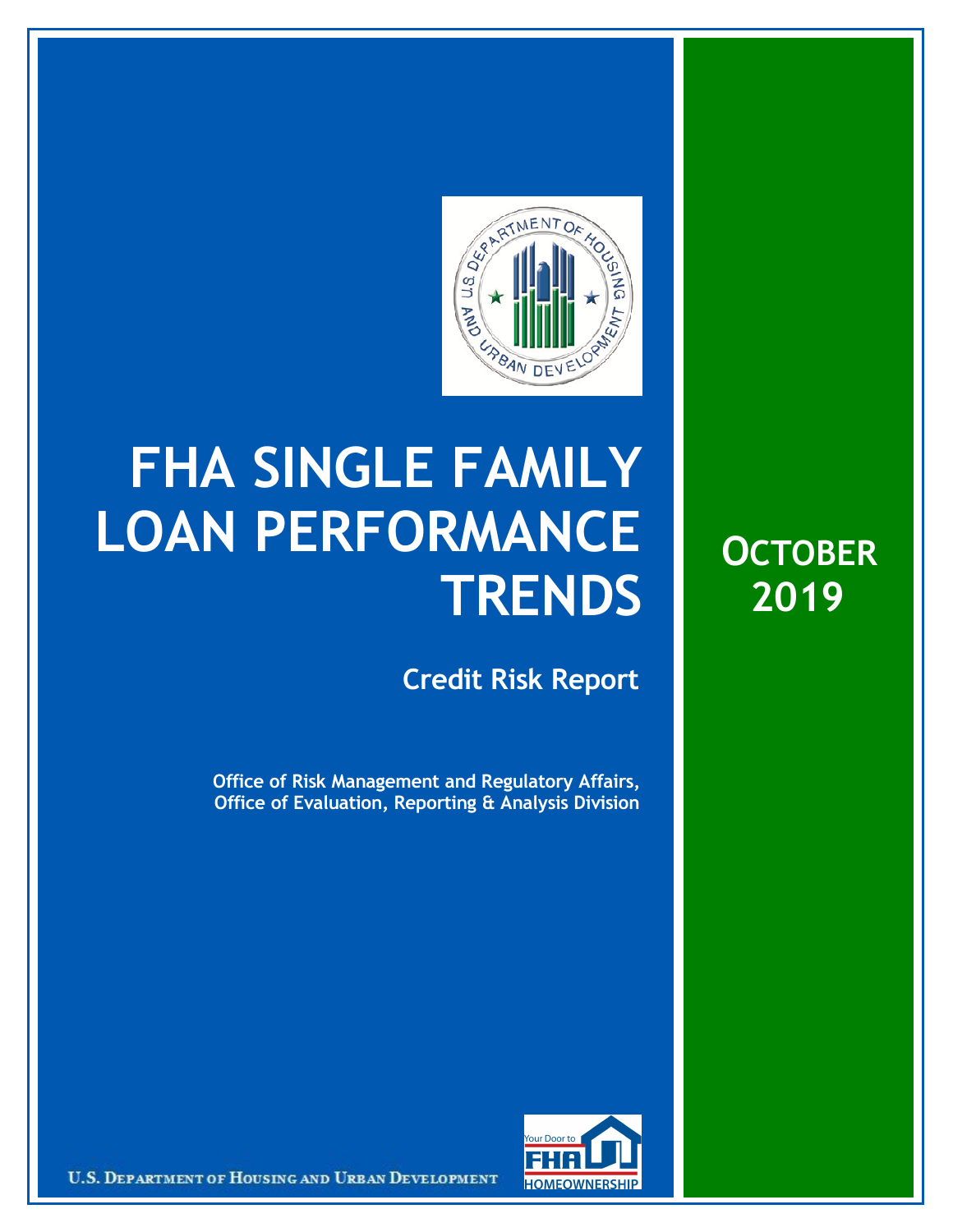## Table of Contents

## Table of Figures

| $-$ laure. |  |
|------------|--|
|------------|--|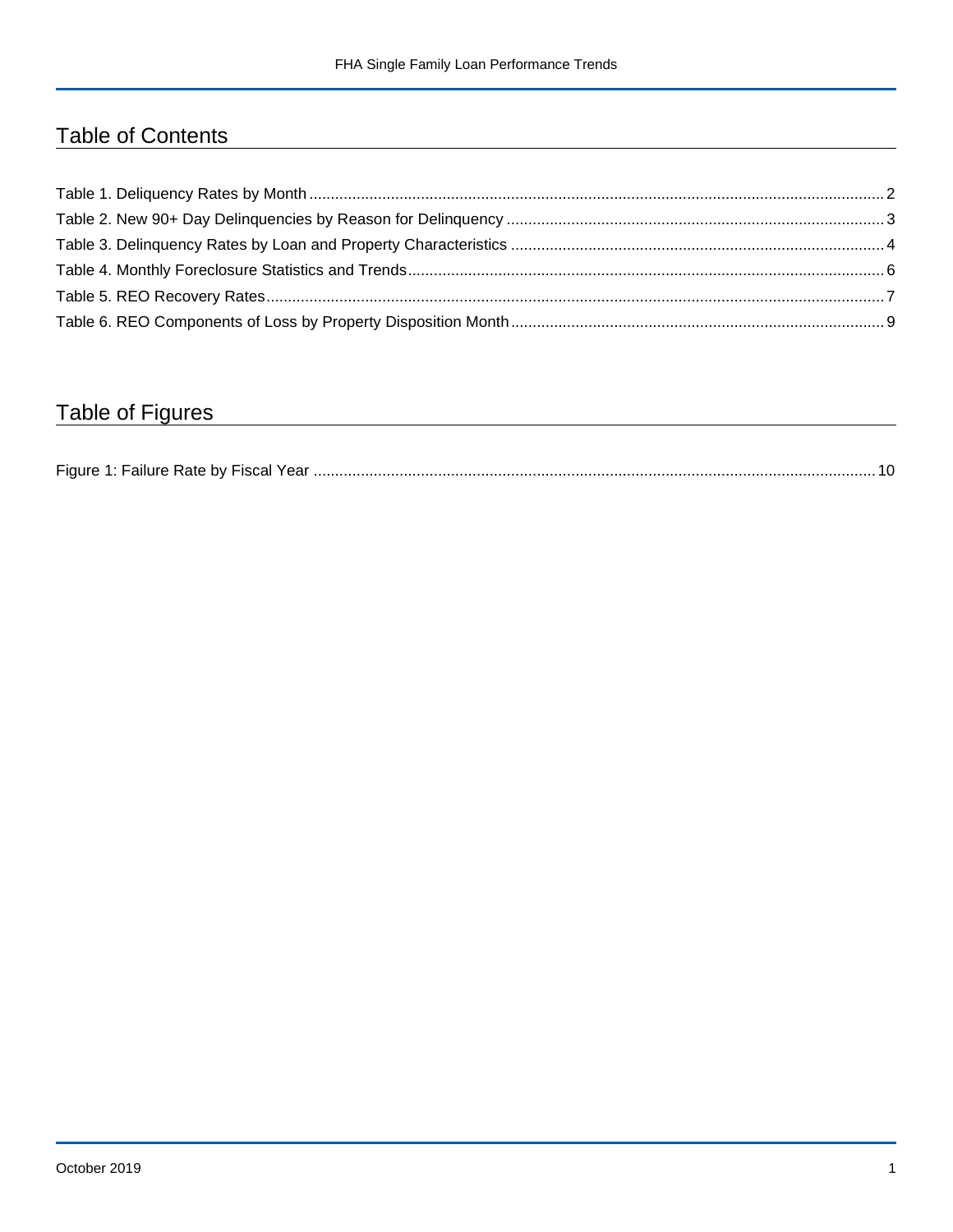|          |                                 |        | Delinquency Rates <sup>a</sup> (%) |        | Exceptions <sup>b</sup> (%) |               |                                             |
|----------|---------------------------------|--------|------------------------------------|--------|-----------------------------|---------------|---------------------------------------------|
|          | Active<br>Insurance in<br>Force |        |                                    |        |                             |               | Serious<br>Delinquency<br>Rate <sup>c</sup> |
| Month    | (EOM)                           | 30-day | 60-day                             | 90-day | In Foreclosure              | In Bankruptcy | (%)                                         |
|          |                                 |        | <b>Non-Seasonally Adjusted</b>     |        |                             |               |                                             |
| Oct 2018 | 8,062,967                       | 5.06   | 1.64                               | 2.17   | 1.01                        | 0.88          | 4.06                                        |
| Nov      | 8,077,125                       | 5.02   | 1.63                               | 2.20   | 1.00                        | 0.86          | 4.06                                        |
| Dec      | 8,086,151                       | 5.17   | 1.71                               | 2.22   | 0.99                        | 0.87          | 4.08                                        |
| Jan 2019 | 8,112,026                       | 5.00   | 1.74                               | 2.26   | 1.03                        | 0.88          | 4.16                                        |
| Feb      | 8,117,180                       | 4.99   | 1.64                               | 2.19   | 1.04                        | 0.88          | 4.10                                        |
| Mar      | 8,118,034                       | 4.55   | 1.45                               | 2.01   | 1.00                        | 0.87          | 3.88                                        |
| Apr      | 8,117,498                       | 4.58   | 1.40                               | 1.91   | 0.96                        | 0.87          | 3.74                                        |
| May      | 8,114,839                       | 4.48   | 1.42                               | 1.86   | 0.94                        | 0.87          | 3.67                                        |
| Jun      | 8,114,665                       | 5.44   | 1.62                               | 1.94   | 0.92                        | 0.90          | 3.76                                        |
| Jul      | 8,116,418                       | 5.11   | 1.66                               | 1.96   | 0.91                        | 0.91          | 3.78                                        |
| Aug      | 8,117,513                       | 5.10   | 1.69                               | 2.00   | 0.91                        | 0.91          | 3.82                                        |
| Sep      | 8,107,806                       | 5.27   | 1.74                               | 2.07   | 0.90                        | 0.92          | 3.88                                        |
| Oct      | 8,098,839                       | 5.12   | 1.76                               | 2.13   | 0.89                        | 0.91          | 3.93                                        |
|          |                                 |        | <b>Seasonally Adjusted</b>         |        |                             |               |                                             |
| Oct 2018 | 8,062,967                       | 4.76   | 1.52                               | 2.14   | 1.04                        | 0.88          | 4.06                                        |
| Nov      | 8,077,125                       | 4.57   | 1.45                               | 2.05   | 1.02                        | 0.86          | 3.94                                        |
| Dec      | 8,086,151                       | 4.60   | 1.49                               | 2.03   | 0.99                        | 0.87          | 3.89                                        |
| Jan 2019 | 8,112,026                       | 4.80   | 1.56                               | 2.03   | 1.02                        | 0.88          | 3.92                                        |
| Feb      | 8,117,180                       | 5.09   | 1.67                               | 2.08   | 1.01                        | 0.88          | 3.97                                        |
| Mar      | 8,118,034                       | 5.26   | 1.68                               | 2.09   | 0.98                        | 0.87          | 3.94                                        |
| Apr      | 8,117,498                       | 5.01   | 1.60                               | 2.00   | 0.95                        | 0.87          | 3.81                                        |
| May      | 8,114,839                       | 4.78   | 1.56                               | 1.97   | 0.93                        | 0.87          | 3.77                                        |
| Jun      | 8,114,665                       | 5.51   | 1.72                               | 2.06   | 0.92                        | 0.89          | 3.87                                        |
| Jul      | 8,116,418                       | 5.23   | 1.70                               | 2.09   | 0.92                        | 0.91          | 3.93                                        |
| Aug      | 8,117,513                       | 4.97   | 1.65                               | 2.08   | 0.91                        | 0.92          | 3.91                                        |
| Sep      | 8,107,806                       | 5.05   | 1.65                               | 2.08   | 0.92                        | 0.93          | 3.93                                        |
| Oct      | 8,098,839                       | 4.82   | 1.63                               | 2.10   | 0.91                        | 0.92          | 3.93                                        |

 **Table 1. Delinquency Rates by Month**

EOM = end of month.

<sup>a</sup> The 90-day category includes all loans that are at least 3 months delinquent excluding those loans in-foreclosure or in-bankruptcy

processing.Included in the delinquency counts are loans under active consideration for loss mitigation foreclosure avoidance.<br><sup>b</sup> Exceptions are counted separately from delinquencies, regardless of the length of the delinq

<sup>c</sup> Serious delinquency rates are the sum of 90 day delinquencies, plus in-foreclosures and in-bankruptcies.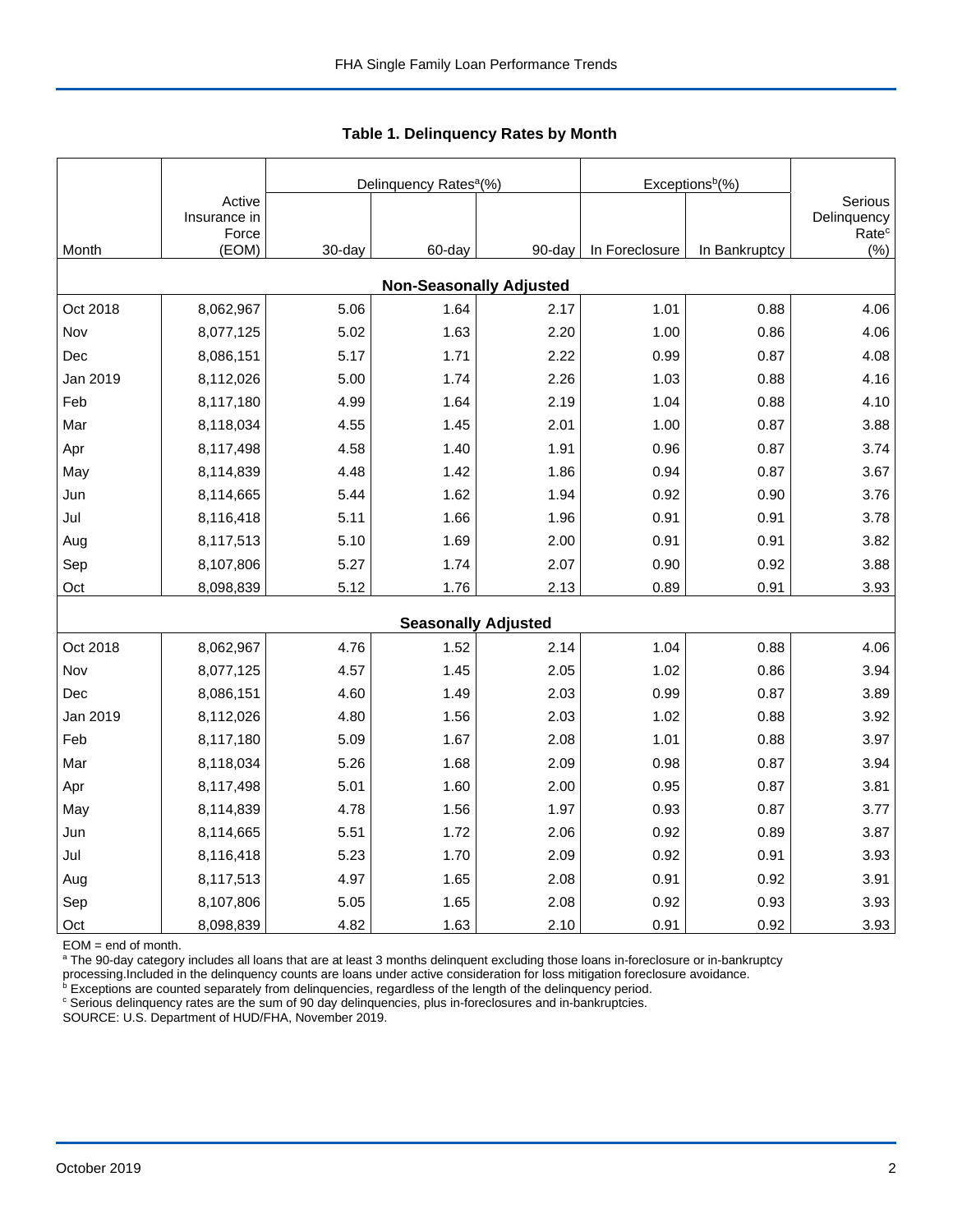|                                      |                              |                        | Share by Reason for Delinquency (%) |                          |                                                              |                                |            |                    |  |  |  |  |  |
|--------------------------------------|------------------------------|------------------------|-------------------------------------|--------------------------|--------------------------------------------------------------|--------------------------------|------------|--------------------|--|--|--|--|--|
| <b>Fiscal Year</b><br>and<br>Quarter | New 90+ Day<br>Delinquencies | Reduction of<br>Income | Unemployed                          | Excessive<br>Obligations | Death or<br>Illness of<br>Principal<br>Borrower<br>or Family | Marital<br><b>Difficulties</b> | No Contact | Other <sup>a</sup> |  |  |  |  |  |
| 2014 Q4                              | 101,848                      | 32.51                  | 7.51                                | 20.88                    | 12.61                                                        | 4.43                           | 11.37      | 10.70              |  |  |  |  |  |
|                                      |                              |                        |                                     |                          |                                                              |                                |            |                    |  |  |  |  |  |
| 2015 Q1                              | 106,665                      | 31.73                  | 6.98                                | 21.89                    | 12.73                                                        | 4.24                           | 11.63      | 10.79              |  |  |  |  |  |
| 2015 Q2                              | 82,864                       | 32.27                  | 7.11                                | 21.58                    | 12.56                                                        | 4.18                           | 11.39      | 10.91              |  |  |  |  |  |
| 2015 Q3                              | 71,869                       | 30.85                  | 6.62                                | 21.28                    | 12.74                                                        | 4.25                           | 13.04      | 11.22              |  |  |  |  |  |
| 2015 Q4                              | 88,262                       | 30.59                  | 6.57                                | 22.17                    | 12.75                                                        | 4.02                           | 12.05      | 11.84              |  |  |  |  |  |
| 2016 Q1                              | 92,606                       | 30.67                  | 6.40                                | 22.58                    | 13.02                                                        | 4.05                           | 11.16      | 12.11              |  |  |  |  |  |
| 2016 Q2                              | 78,978                       | 30.25                  | 6.70                                | 22.76                    | 12.85                                                        | 3.92                           | 11.69      | 11.84              |  |  |  |  |  |
| 2016 Q3                              | 66,500                       | 30.97                  | 6.74                                | 23.05                    | 13.36                                                        | 4.19                           | 10.48      | 11.20              |  |  |  |  |  |
| 2016 Q4                              | 85,289                       | 31.93                  | 7.02                                | 23.78                    | 13.18                                                        | 4.03                           | 9.40       | 10.66              |  |  |  |  |  |
| 2017 Q1                              | 94,958                       | 31.49                  | 6.74                                | 24.36                    | 13.19                                                        | 3.82                           | 8.98       | 11.42              |  |  |  |  |  |
| 2017 Q2                              | 75,376                       | 31.65                  | 6.91                                | 24.34                    | 13.29                                                        | 3.85                           | 9.56       | 10.42              |  |  |  |  |  |
| 2017 Q3                              | 65,531                       | 30.79                  | 6.81                                | 24.55                    | 13.88                                                        | 3.93                           | 9.54       | 10.50              |  |  |  |  |  |
| 2017 Q4                              | 87,286                       | 31.39                  | 6.89                                | 24.96                    | 13.14                                                        | 3.77                           | 8.82       | 11.03              |  |  |  |  |  |
| 2018 Q1                              | 157,584                      | 24.16                  | 4.57                                | 22.58                    | 8.67                                                         | 2.42                           | 7.07       | 30.54              |  |  |  |  |  |
| 2018 Q2                              | 88,660                       | 28.98                  | 6.12                                | 24.53                    | 11.80                                                        | 3.25                           | 8.52       | 16.80              |  |  |  |  |  |
| 2018 Q3                              | 64,397                       | 30.70                  | 6.65                                | 25.46                    | 13.07                                                        | 3.83                           | 8.60       | 11.69              |  |  |  |  |  |
| 2018 Q4                              | 84,222                       | 31.30                  | 6.89                                | 25.77                    | 13.33                                                        | 3.85                           | 8.39       | 10.46              |  |  |  |  |  |
| 2019 Q1                              | 92,065                       | 30.91                  | 7.05                                | 26.13                    | 13.35                                                        | 3.68                           | 8.36       | 10.52              |  |  |  |  |  |
| 2019 Q2                              | 84,788                       | 30.77                  | 7.73                                | 25.52                    | 13.59                                                        | 3.64                           | 8.73       | 10.01              |  |  |  |  |  |
| 2019 Q3                              | 69,223                       | 29.43                  | 7.93                                | 25.73                    | 14.13                                                        | 3.84                           | 8.71       | 10.23              |  |  |  |  |  |
| 2019 Q4                              | 90,457                       | 27.80                  | 7.77                                | 25.97                    | 13.51                                                        | 3.36                           | 10.63      | 10.96              |  |  |  |  |  |
| 2020 Q1 - Oct                        | 31,790                       | 24.65                  | 6.84                                | 23.77                    | 11.58                                                        | 2.90                           | 17.11      | 13.16              |  |  |  |  |  |

 **Table 2. New 90+ Day Delinquencies by Reason for Delinquency**

a Includes abandonment of property, distant employment transfer, neighborhood problems, property problems, inability to sell or rent property, military service, business failure, casualty loss, energy-environment cost, servicing problems, payment adjustment, payment dispute, transfer of ownership pending fraud and incarceration.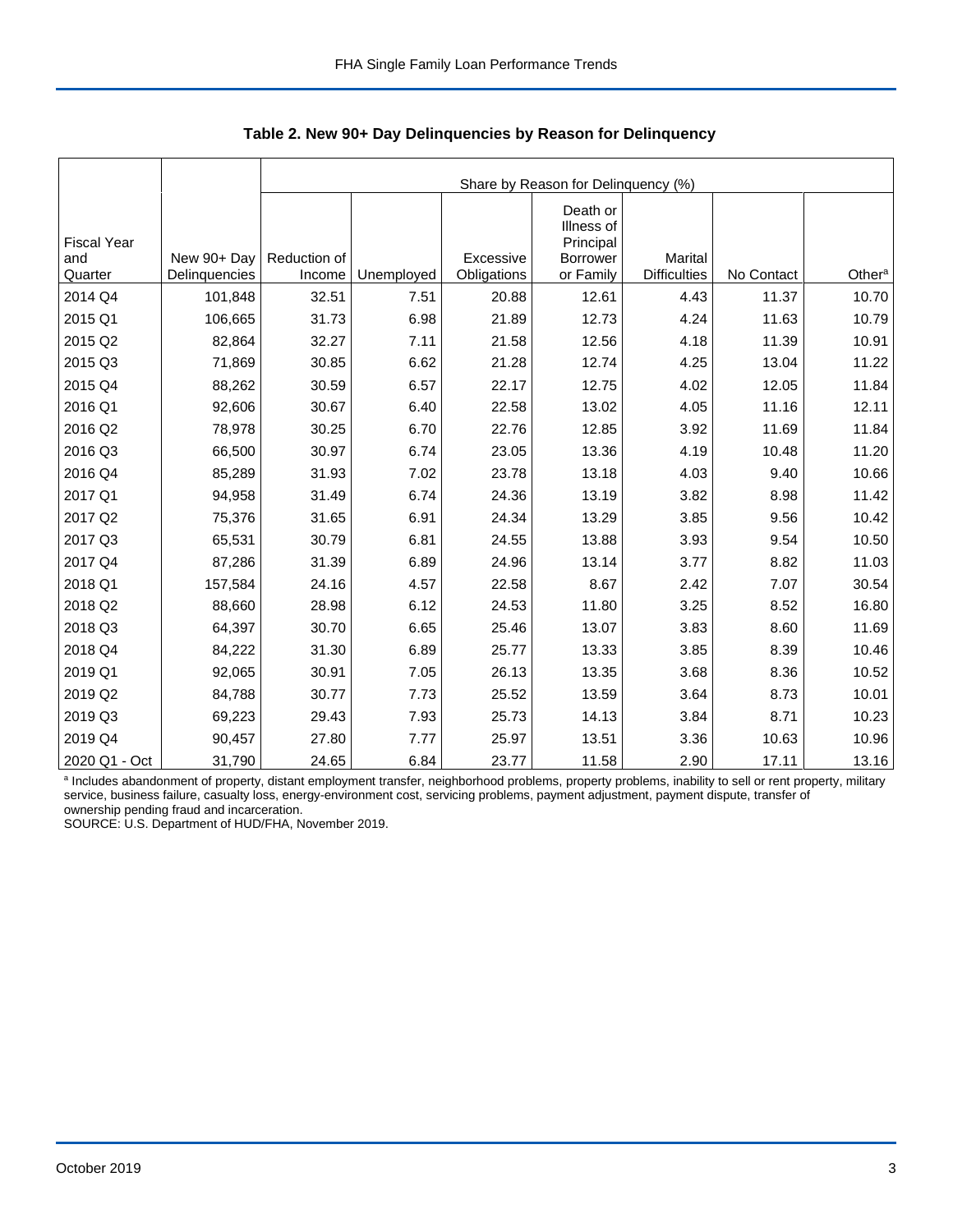|                            |                                   | Rates in Percent of Active Loan Counts |        |        |            |                   |                  |                                  |  |  |
|----------------------------|-----------------------------------|----------------------------------------|--------|--------|------------|-------------------|------------------|----------------------------------|--|--|
|                            |                                   |                                        |        |        |            |                   |                  | Serious                          |  |  |
|                            | <b>IIF</b><br>Shares <sup>a</sup> | All Past<br>Due <sup>b</sup>           | 30 Day | 60 Day | $90 + Day$ | In<br>Foreclosure | In<br>Bankruptcy | Delinquency<br>Rate <sup>c</sup> |  |  |
| <b>Loan Purpose</b>        |                                   |                                        |        |        |            |                   |                  |                                  |  |  |
| All Active Loans           | 8,098,839                         | 10.81                                  | 5.12   | 1.76   | 2.13       | 0.89              | 0.91             | 3.93                             |  |  |
| Purchase                   | 69.83                             | 11.89                                  | 5.64   | 2.00   | 2.40       | 0.90              | 0.94             | 4.25                             |  |  |
| Refinance                  | 30.17                             | 8.33                                   | 3.92   | 1.21   | 1.50       | 0.85              | 0.84             | 3.20                             |  |  |
| <b>Refinance</b>           |                                   |                                        |        |        |            |                   |                  |                                  |  |  |
| <b>Refinance Loans</b>     | 2,443,209                         | 8.33                                   | 3.92   | 1.21   | 1.50       | 0.85              | 0.84             | 3.20                             |  |  |
| Conventional               | 35.63                             | 9.21                                   | 4.25   | 1.32   | 1.66       | 1.07              | 0.91             | 3.64                             |  |  |
| No Cash-out                | 20.65                             | 9.25                                   | 4.28   | 1.33   | 1.64       | 1.06              | 0.94             | 3.64                             |  |  |
| Cash-out                   | 14.98                             | 9.16                                   | 4.21   | 1.31   | 1.69       | 1.09              | 0.86             | 3.64                             |  |  |
| <b>FHA</b>                 | 14.17                             | 6.91                                   | 3.48   | 1.04   | 1.26       | 0.50              | 0.62             | 2.39                             |  |  |
| No Cash-out                | 6.70                              | 7.13                                   | 3.52   | 1.06   | 1.29       | 0.55              | 0.70             | 2.54                             |  |  |
| Cash-out                   | 7.47                              | 6.71                                   | 3.44   | 1.03   | 1.24       | 0.46              | 0.55             | 2.25                             |  |  |
| Streamline                 | 50.20                             | 8.11                                   | 3.82   | 1.18   | 1.46       | 0.80              | 0.86             | 3.12                             |  |  |
| <b>Credit Score Ranged</b> |                                   |                                        |        |        |            |                   |                  |                                  |  |  |
| Loans with Credit Scores   | 6,500,303                         | 10.70                                  | 5.09   | 1.76   | 2.15       | 0.84              | 0.87             | 3.85                             |  |  |
| < 500                      | 0.09                              | 33.80                                  | 13.12  | 5.27   | 7.49       | 3.83              | 4.09             | 15.40                            |  |  |
| 500-579                    | 1.80                              | 27.56                                  | 11.50  | 4.51   | 5.72       | 2.82              | 3.02             | 11.56                            |  |  |
| 580-619                    | 8.10                              | 20.72                                  | 9.43   | 3.57   | 4.34       | 1.66              | 1.72             | 7.72                             |  |  |
| 620-659                    | 31.74                             | 15.32                                  | 7.27   | 2.57   | 3.13       | 1.09              | 1.26             | 5.48                             |  |  |
| 660-719                    | 39.24                             | 7.76                                   | 3.85   | 1.23   | 1.49       | 0.60              | 0.60             | 2.69                             |  |  |
| 720-850                    | 19.02                             | 3.10                                   | 1.54   | 0.46   | 0.55       | 0.33              | 0.21             | 1.10                             |  |  |
| <b>Fiscal Year Cohort</b>  |                                   |                                        |        |        |            |                   |                  |                                  |  |  |
| <b>All Cohorts</b>         | 8,098,839                         | 10.81                                  | 5.12   | 1.76   | 2.13       | 0.89              | 0.91             | 3.93                             |  |  |
| pre-2005                   | 7.81                              | 16.20                                  | 7.57   | 2.77   | 3.01       | 1.45              | 1.40             | 5.86                             |  |  |
| 2005                       | 1.21                              | 18.38                                  | 8.31   | 3.22   | 3.52       | 1.66              | 1.66             | 6.84                             |  |  |
| 2006                       | 0.96                              | 20.44                                  | 8.84   | 3.36   | 3.95       | 2.28              | 2.01             | 8.23                             |  |  |
| 2007                       | 0.92                              | 23.84                                  | 9.78   | 3.71   | 4.82       | 2.97              | 2.56             | 10.35                            |  |  |
| 2008                       | 2.15                              | 23.81                                  | 9.72   | 3.62   | 4.85       | 3.07              | 2.54             | 10.46                            |  |  |
| 2009                       | 4.61                              | 16.08                                  | 7.00   | 2.40   | 3.01       | 1.96              | 1.70             | 6.68                             |  |  |
| 2010                       | 5.87                              | 12.12                                  | 5.56   | 1.89   | 2.25       | 1.21              | 1.20             | 4.66                             |  |  |
| 2011                       | 4.74                              | 10.37                                  | 4.88   | 1.60   | 1.90       | 0.96              | 1.03             | 3.90                             |  |  |
| 2012                       | 5.87                              | 8.74                                   | 4.10   | 1.39   | 1.67       | 0.73              | 0.86             | 3.25                             |  |  |
| 2013                       | 8.20                              | 7.49                                   | 3.53   | 1.14   | 1.38       | 0.63              | 0.80             | 2.82                             |  |  |
| 2014                       | 3.88                              | 12.65                                  | 5.68   | 1.98   | 2.47       | 1.09              | 1.42             | 4.99                             |  |  |
| 2015                       | 7.29                              | 11.26                                  | 5.14   | 1.81   | 2.28       | 0.86              | 1.17             | 4.31                             |  |  |
| 2016                       | 10.58                             | 10.32                                  | 4.89   | 1.66   | 2.11       | 0.75              | 0.92             | 3.78                             |  |  |
| 2017                       | 12.21                             | 10.20                                  | 4.95   | 1.69   | 2.25       | 0.66              | 0.66             | 3.56                             |  |  |
| 2018                       | 10.69                             | 10.38                                  | 5.16   | 1.82   | 2.40       | 0.56              | 0.43             | 3.40                             |  |  |
| 2019                       | 11.59                             | 4.87                                   | 3.12   | 0.92   | 0.67       | 0.10              | 0.07             | 0.83                             |  |  |
| 2020                       | 1.42                              | 0.29                                   | 0.29   | 0.00   | 0.00       | 0.00              | 0.00             | 0.00                             |  |  |

**Table 3. Delinquency Rates by Loan and Property Characteristics**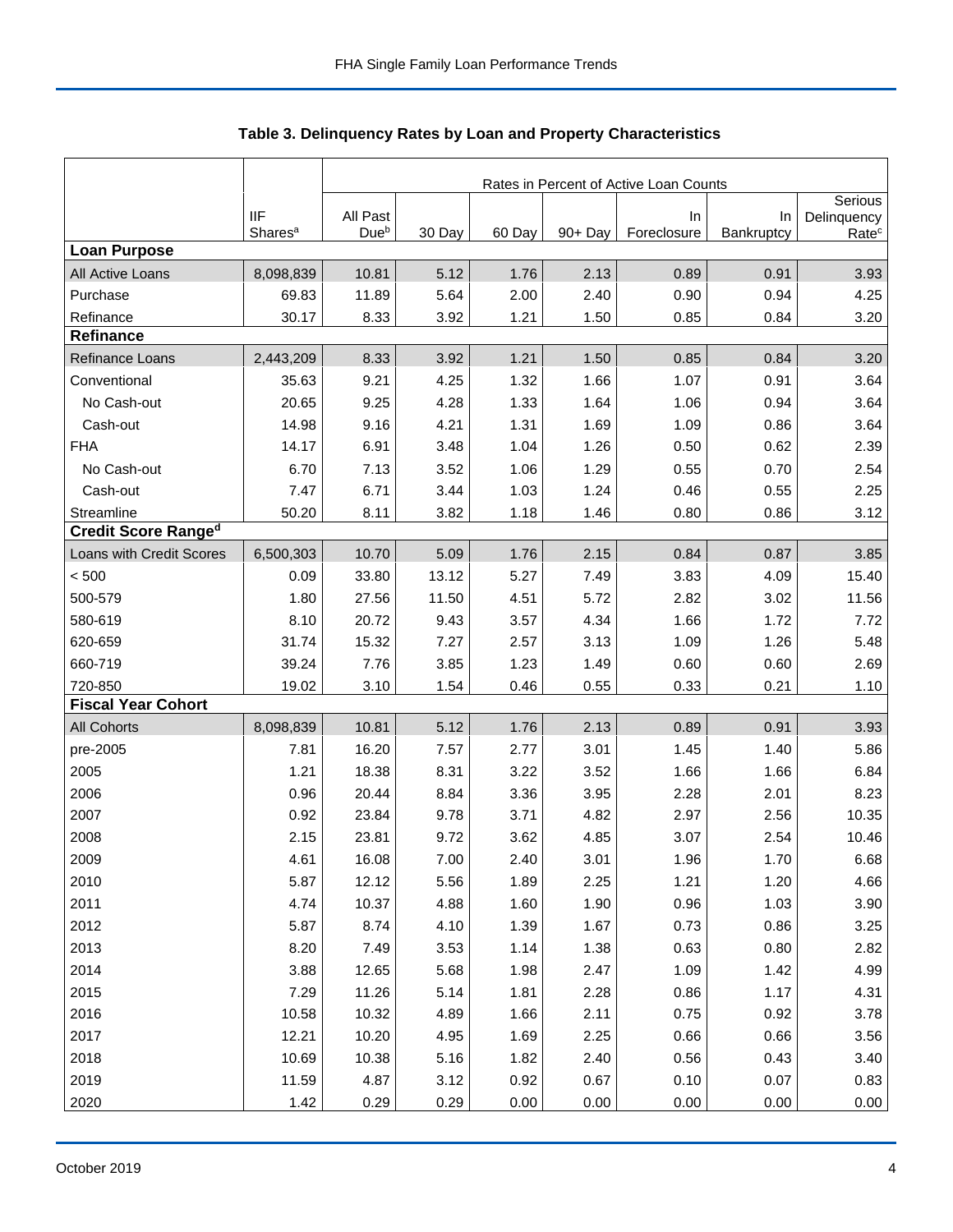|                                           |                                   | Rates in Percent of Active Loan Counts |        |        |         |                   |                  |                                  |  |  |
|-------------------------------------------|-----------------------------------|----------------------------------------|--------|--------|---------|-------------------|------------------|----------------------------------|--|--|
|                                           |                                   |                                        |        |        |         |                   |                  | Seriously                        |  |  |
|                                           | <b>IIF</b><br>Shares <sup>a</sup> | All Past<br>Due <sup>b</sup>           | 30 Day | 60 Day | 90+ Day | In<br>Foreclosure | In<br>Bankruptcy | Delinquency<br>Rate <sup>c</sup> |  |  |
| Loan Amount at Origination (\$ thousands) |                                   |                                        |        |        |         |                   |                  |                                  |  |  |
| All Loan Amounts                          | 8,098,839                         | 10.81                                  | 5.12   | 1.76   | 2.13    | 0.89              | 0.91             | 3.93                             |  |  |
| < 50                                      | 2.56                              | 12.70                                  | 5.94   | 2.10   | 2.21    | 1.47              | 0.98             | 4.66                             |  |  |
| 50-99                                     | 21.09                             | 12.11                                  | 5.70   | 1.97   | 2.21    | 1.16              | 1.07             | 4.44                             |  |  |
| 100-149                                   | 26.73                             | 11.34                                  | 5.39   | 1.86   | 2.16    | 0.89              | 1.04             | 4.09                             |  |  |
| 150-199                                   | 20.39                             | 10.43                                  | 5.01   | 1.73   | 2.09    | 0.74              | 0.87             | 3.69                             |  |  |
| 200-249                                   | 12.75                             | 9.64                                   | 4.63   | 1.55   | 2.02    | 0.69              | 0.75             | 3.46                             |  |  |
| 250-399                                   | 13.68                             | 9.58                                   | 4.45   | 1.54   | 2.14    | 0.76              | 0.69             | 3.59                             |  |  |
| 400-499                                   | 1.72                              | 8.77                                   | 3.89   | 1.33   | 2.04    | 0.90              | 0.59             | 3.54                             |  |  |
| > 499                                     | 1.08                              | 7.93                                   | 3.38   | 1.23   | 1.87    | 0.96              | 0.48             | 3.32                             |  |  |
| <b>Property Type</b>                      |                                   |                                        |        |        |         |                   |                  |                                  |  |  |
| All Property Types                        | 8,098,839                         | 10.81                                  | 5.12   | 1.76   | 2.13    | 0.89              | 0.91             | 3.93                             |  |  |
| Detached                                  | 86.45                             | 10.90                                  | 5.20   | 1.79   | 2.15    | 0.84              | 0.92             | 3.91                             |  |  |
| <b>Manufactured Housing</b>               | 3.34                              | 11.74                                  | 5.43   | 1.78   | 2.08    | 1.40              | 1.05             | 4.53                             |  |  |
| 2-4 Units                                 | 2.16                              | 9.14                                   | 3.70   | 1.32   | 1.80    | 1.70              | 0.63             | 4.12                             |  |  |
| Condo                                     | 2.87                              | 8.09                                   | 3.54   | 1.21   | 1.60    | 1.03              | 0.71             | 3.35                             |  |  |
| Townhouse                                 | 5.18                              | 11.00                                  | 4.99   | 1.82   | 2.35    | 0.96              | 0.88             | 4.19                             |  |  |
| <b>Purchase Loan Type</b>                 |                                   |                                        |        |        |         |                   |                  |                                  |  |  |
| All Purchase Loans                        | 5,655,177                         | 11.88                                  | 5.64   | 2.00   | 2.40    | 0.90              | 0.94             | 4.24                             |  |  |
| Repeat                                    | 16.94                             | 9.34                                   | 4.64   | 1.49   | 1.75    | 0.72              | 0.75             | 3.21                             |  |  |
| First-time                                | 83.06                             | 12.40                                  | 5.84   | 2.11   | 2.54    | 0.94              | 0.98             | 4.46                             |  |  |
| Down Payment Assistance (DPA) Type        |                                   |                                        |        |        |         |                   |                  |                                  |  |  |
| All Sources of Funds                      | 8,098,839                         | 10.81                                  | 5.12   | 1.76   | 2.13    | 0.89              | 0.91             | 3.93                             |  |  |
| Government                                | 7.33                              | 13.31                                  | 6.15   | 2.28   | 2.83    | 0.94              | 1.11             | 4.88                             |  |  |
| Relative                                  | 16.38                             | 13.68                                  | 6.55   | 2.35   | 2.80    | 0.98              | 1.00             | 4.78                             |  |  |
| Other                                     | 2.00                              | 18.58                                  | 8.26   | 3.15   | 3.84    | 1.43              | 1.90             | 7.16                             |  |  |
| Seller Funded                             | 0.53                              | 28.16                                  | 11.47  | 4.57   | 5.96    | 2.90              | 3.26             | 12.12                            |  |  |
| No DPA                                    | 73.76                             | 9.59                                   | 4.57   | 1.53   | 1.84    | 0.83              | 0.83             | 3.50                             |  |  |

 **Table 3. Delinquency Rates by Loan and Property Characteristics**

IIF = insurance in force.

<sup>a</sup> For each subpanel, the loan shares add to 100%. However, in some of the subpanels, the total loans in the analysis do not add to 100% of IIF. For example, the IIF shares for refinance loans add to 100% of refinance loans. Streamline refinance loans are not included in the Credit Score

Range analysis; the IIF shares in that panel, add to 100% of fully-underwritten loans.<br><sup>b</sup> Includes all loans 30 or more days past due, including those in bankruptcy or foreclosure.

<sup>c</sup> Includes all loans 90 days past due plus all in-bankruptcy and in-foreclosure cases.

<sup>d</sup> Credit score reporting began in May 2004 but was not mandatory until July 2008. Streamline Refinance loans do not require credit score reporting.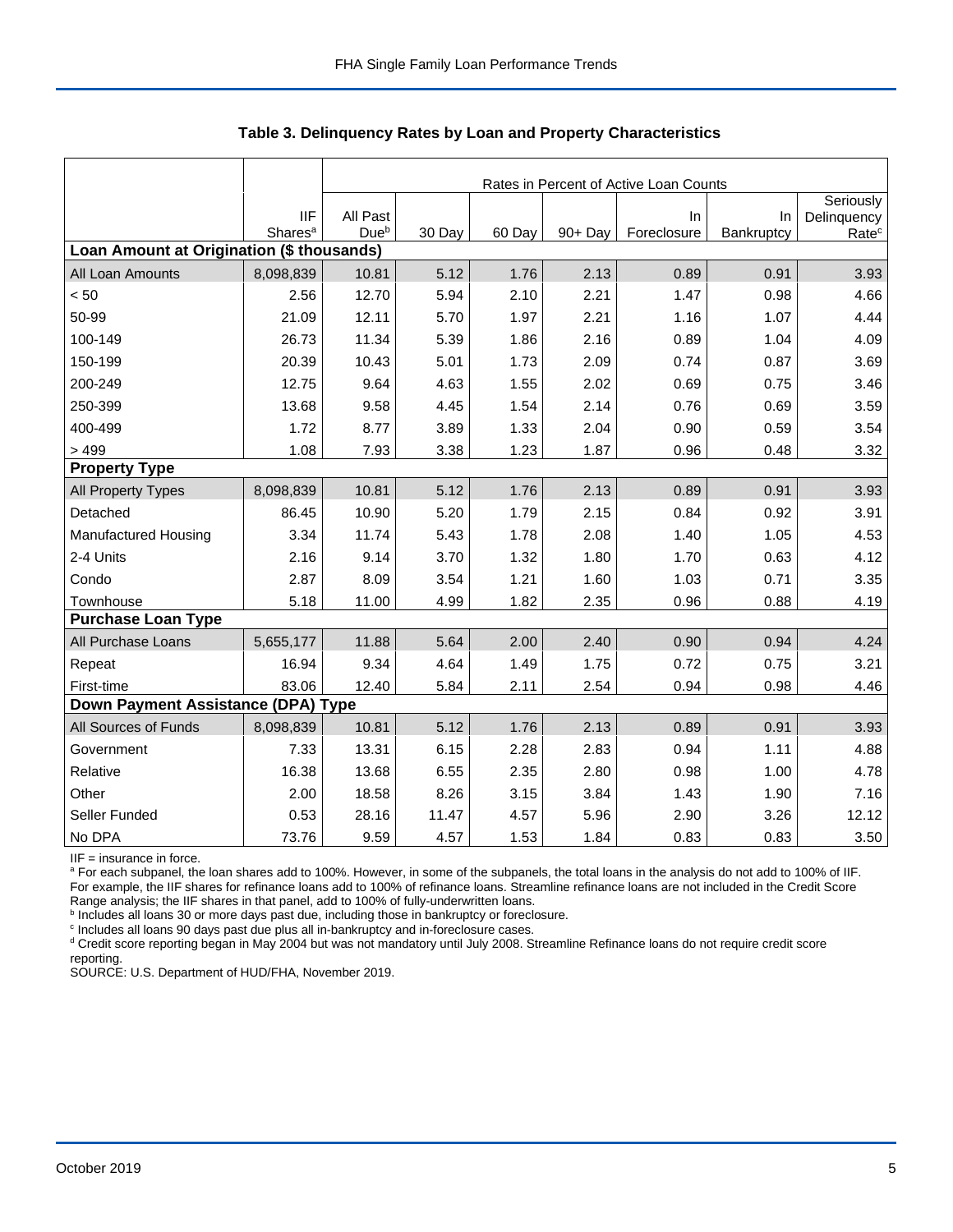|        |       |              |               |                          |             | Foreclosure             | Annualized          |
|--------|-------|--------------|---------------|--------------------------|-------------|-------------------------|---------------------|
| Fiscal |       | Insurance in | Foreclosure   | In                       | Foreclosure | Starts:                 | Foreclosure         |
| Year   | Month | Force        | <b>Starts</b> | Foreclosure <sup>a</sup> | Claimsb     | 6-month MA <sup>c</sup> | Rate <sup>d</sup> % |
| 2017   | Oct   | 7,840,261    | 10,152        | 115,282                  | 6,505       | 9,588                   | 0.99                |
|        | Nov   | 7,839,269    | 9,812         | 114,139                  | 6,004       | 9,741                   | 0.92                |
|        | Dec   | 7,842,834    | 10,164        | 114,447                  | 5,757       | 9,898                   | 0.88                |
|        | Jan   | 7,877,094    | 10,827        | 116,076                  | 5,531       | 10,212                  | 0.84                |
|        | Feb   | 7,891,926    | 10,891        | 115,469                  | 4,974       | 10,287                  | 0.75                |
|        | Mar   | 7,904,390    | 11,782        | 116,236                  | 6,345       | 10,605                  | 0.96                |
|        | Apr   | 7,917,975    | 9,084         | 114,284                  | 5,517       | 10,427                  | 0.83                |
|        | May   | 7,934,510    | 9,535         | 112,048                  | 5,979       | 10,381                  | 0.90                |
|        | Jun   | 7,950,029    | 8,778         | 108,632                  | 6,286       | 10,150                  | 0.94                |
|        | Jul   | 7,962,527    | 8,111         | 103,183                  | 5,825       | 9,697                   | 0.87                |
|        | Aug   | 7,973,604    | 9,471         | 103,830                  | 6,800       | 9,460                   | 1.02                |
|        | Sep   | 7,982,070    | 8,013         | 94,946                   | 5,786       | 8,832                   | 0.87                |
| 2018   | Oct   | 7,986,663    | 8,750         | 94,012                   | 6,008       | 8,776                   | 0.90                |
|        | Nov   | 7,988,634    | 8,486         | 92,810                   | 5,524       | 8,602                   | 0.83                |
|        | Dec   | 7,989,699    | 8,850         | 93,261                   | 4,756       | 8,614                   | 0.71                |
|        | Jan   | 8,005,645    | 9,872         | 91,506                   | 5,066       | 8,907                   | 0.76                |
|        | Feb   | 8,007,772    | 9,935         | 92,797                   | 5,023       | 8,984                   | 0.75                |
|        | Mar   | 8,007,182    | 10,235        | 92,153                   | 5,709       | 9,355                   | 0.85                |
|        | Apr   | 8,012,065    | 9,687         | 90,663                   | 5,406       | 9,511                   | 0.81                |
|        | May   | 8,015,714    | 10,267        | 89,409                   | 5,804       | 9,808                   | 0.87                |
|        | Jun   | 8,024,523    | 9,101         | 87,390                   | 5,440       | 9,850                   | 0.81                |
|        | Jul   | 8,031,487    | 8,377         | 82,258                   | 4,882       | 9,600                   | 0.73                |
|        | Aug   | 8,037,609    | 9,803         | 85,106                   | 5,207       | 9,578                   | 0.77                |
|        | Sep   | 8,048,639    | 7,820         | 83,334                   | 4,151       | 9,176                   | 0.62                |
| 2019   | Oct   | 8,062,967    | 10,341        | 81,407                   | 5,549       | 9,285                   | 0.82                |
|        | Nov   | 8,077,125    | 9,303         | 80,980                   | 4,488       | 9,124                   | 0.66                |
|        | Dec   | 8,086,151    | 9,426         | 80,094                   | 4,086       | 9,178                   | 0.60                |
|        | Jan   | 8,112,026    | 11,383        | 83,174                   | 4,469       | 9,679                   | 0.66                |
|        | Feb   | 8,117,180    | 10,284        | 84,258                   | 4,355       | 9,760                   | 0.64                |
|        | Mar   | 8,118,034    | 10,183        | 81,377                   | 4,703       | 10,153                  | 0.69                |
|        | Apr   | 8,117,498    | 9,445         | 78,277                   | 4,883       | 10,004                  | 0.72                |
|        | May   | 8,114,839    | 8,865         | 76,321                   | 3,984       | 9,931                   | 0.59                |
|        | Jun   | 8,114,665    | 7,683         | 74,502                   | 3,746       | 9,641                   | 0.55                |
|        | Jul   | 8,116,418    | 8,030         | 73,946                   | 3,761       | 9,082                   | 0.55                |
|        | Aug   | 8,117,513    | 9,140         | 73,562                   | 4,032       | 8,891                   | 0.59                |
|        | Sep   | 8,107,806    | 7,894         | 72,575                   | 3,558       | 8,509                   | 0.53                |
| 2020   | Oct   | 8,098,839    | 10,405        | 71,709                   | 4,164       | 8,669                   | 0.62                |

 **Table 4. Monthly Foreclosure Statistics and Trends**

<sup>a</sup> Numbers of loans are in some stage of foreclosure processing at the end of each month.

<sup>b</sup> This is the number of claims paid by HUD. These are nearly all for completed foreclosure actions.

<sup>c</sup> The six-month moving average of foreclosure starts is presented here to smooth out variations in actual starts each month. <sup>d</sup> An annualized foreclosure rate takes the monthly foreclosure claim rate and transforms that into its annual equivalency. That

is, if the same foreclosure claim rate continued for 12 straight months, then the figure is the final annual foreclosure rate result as a percentage of beginning insurance-in-force.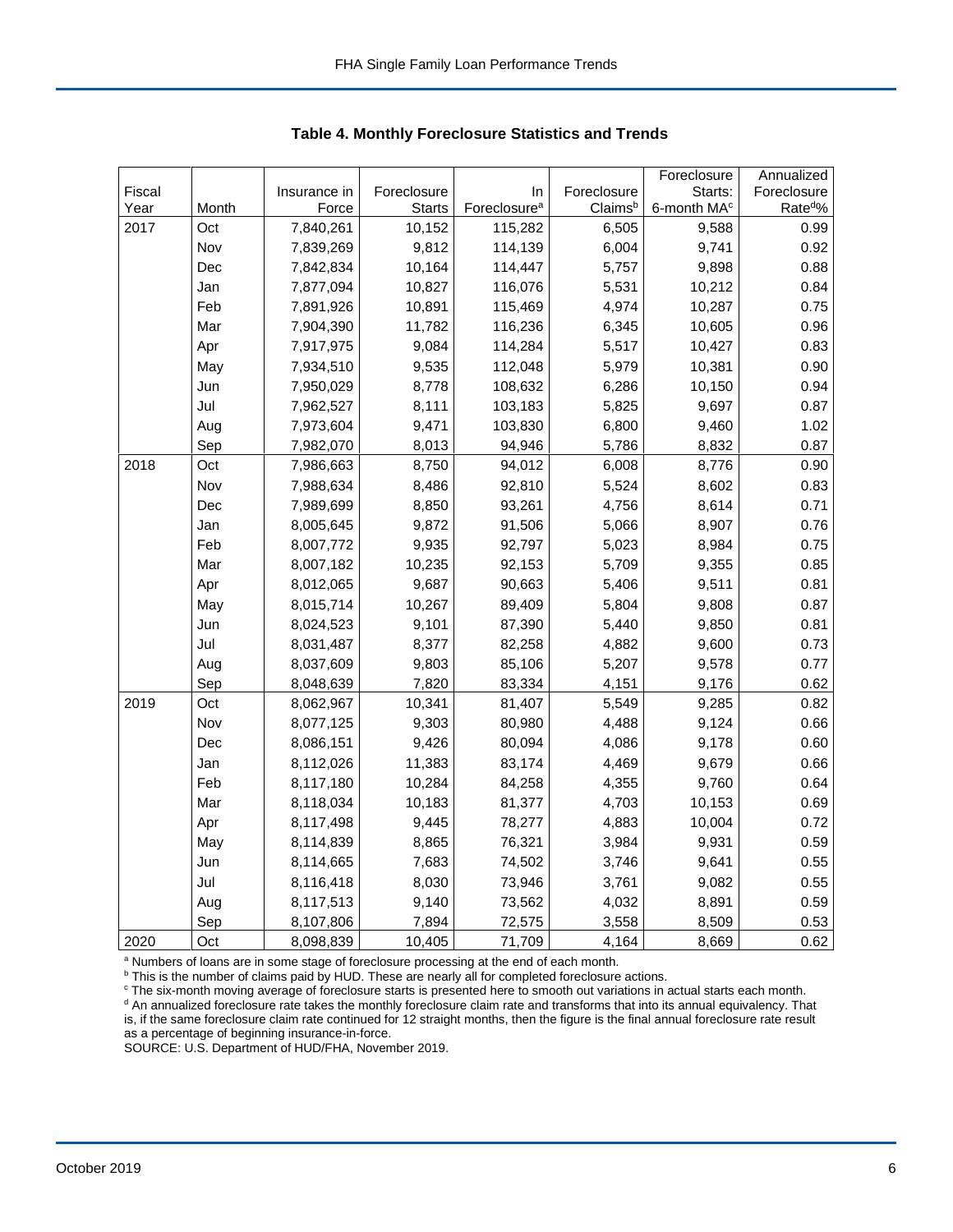|                                |              |                | Recovery Rates (%) |                | Percentage Point Change |                 |  |  |
|--------------------------------|--------------|----------------|--------------------|----------------|-------------------------|-----------------|--|--|
|                                |              |                |                    |                | From Previous           | From Previous   |  |  |
| Disposition State <sup>b</sup> | Dispositions | September 2019 | August 2019        | September 2018 | Month                   | Year            |  |  |
| US                             | 871          | 50.4           | 50.0<br>34.9       | 43.8<br>26.3   | 0.4<br>$-1.6$           | 6.6<br>7.0      |  |  |
| OH                             | 60           | 33.2           |                    |                |                         |                 |  |  |
| TX                             | 57           | 67.0           | 62.9               | 61.0           | 4.0                     | 5.9             |  |  |
| NJ                             | 51           | 28.7           | 30.9               | 23.1           | $-2.2$                  | 5.6             |  |  |
| IL.                            | 48           | 29.7           | 24.8               | 23.5           | 4.9                     | 6.2             |  |  |
| PA                             | 47           | 41.5           | 46.5               | 35.2           | $-5.0$                  | 6.4             |  |  |
| <b>CT</b>                      | 42           | 42.4           | 40.4               | 32.8           | 2.0                     | 9.6             |  |  |
| GA                             | 41           | 66.2           | 66.2               | 64.4           | $-0.0$                  | 1.8             |  |  |
| <b>MD</b>                      | 40           | 46.3           | 45.5               | 39.6           | 0.7                     | 6.6             |  |  |
| VA                             | 40           | 66.8           | 63.8               | 53.6           | 2.9                     | 13.2            |  |  |
| AL                             | 36           | 55.0           | 51.0               | 43.0           | 4.0                     | 12.1            |  |  |
| FL.                            | 36           | 66.5           | 65.2               | 50.9           | 1.3                     | 15.6            |  |  |
| PR                             | 31           | 65.3           | 51.4               | 48.6           | 13.8                    | 16.7            |  |  |
| ${\sf IN}$                     | 29           | 50.4           | 51.7               | 42.8           | $-1.3$                  | 7.7             |  |  |
| MI                             | 29           | 47.9           | 52.5               | 41.8           | $-4.6$                  | 6.1             |  |  |
| <b>MO</b>                      | 24           | 57.0           | 48.5               | 44.9           | 8.4                     | 12.1            |  |  |
| LA                             | 23           | 40.8           | 41.3               | 33.3           | $-0.5$                  | 7.5             |  |  |
| <b>NY</b>                      | 22           | 19.6           | 21.2               | 9.8            | $-1.6$                  | 9.8             |  |  |
| KY                             | 21           | 54.9           | 53.3               | 40.0           | 1.5                     | 14.8            |  |  |
| <b>NM</b>                      | 20           | 55.2           | 56.3               | 52.7           | $-1.1$                  | 2.5             |  |  |
| $NC$                           | 18<br>17     | 55.6<br>48.9   | 58.4               | 55.3           | $-2.8$                  | 0.2             |  |  |
| KS                             |              |                | 53.8<br>51.9       | 50.1<br>46.7   | $-4.9$<br>2.0           | $-1.1$          |  |  |
| MS<br>SC                       | 15           | 53.9<br>57.5   | 55.9               | 48.7           |                         | 7.2<br>8.8      |  |  |
| OK                             | 15           | 67.6           | 40.1               |                | 1.6<br>27.5             |                 |  |  |
| <b>TN</b>                      | 13           | 65.2           |                    | 50.0<br>58.0   |                         | 17.7            |  |  |
| AR                             | 13<br>12     | 43.0           | 75.6<br>37.1       | 48.4           | $-10.5$<br>5.9          | 7.2<br>$-5.4$   |  |  |
| MA                             |              | 55.0           | 81.1               | 56.1           | $-26.1$                 | $-1.1$          |  |  |
|                                | 6            |                |                    |                |                         |                 |  |  |
| <b>MN</b><br>WA                | 6<br>6       | 40.1<br>83.0   | 63.5<br>84.0       | 62.0<br>64.5   | $-23.4$                 | $-21.9$<br>18.4 |  |  |
| WI                             | 6            | 48.8           | 44.3               | 42.8           | $-1.1$<br>4.5           | 6.1             |  |  |
| DE                             | 4            | 32.6           | 46.5               | 58.8           | $-13.9$                 | $-26.2$         |  |  |
| ME                             | 4            | 73.3           | 20.9               | 13.0           | 52.4                    | 60.3            |  |  |
|                                |              |                |                    | 54.0           |                         |                 |  |  |
| MT                             | 4            | 55.1           | 119.5              |                | $-64.5$                 | $1.0$           |  |  |
| <b>ND</b>                      | 4            | 66.1           | 59.5               | 43.2           | 6.6                     | 22.9            |  |  |
| <b>NV</b>                      | 4            | 83.3           | 74.4               | 121.2          | 8.9                     | $-37.9$         |  |  |
| WV                             | 4            | 76.9           | 68.1               | 27.6           | 8.7                     | 49.3            |  |  |
| AK                             | 3            | 105.7          | 57.7               | 44.1           | 48.0                    | 61.6            |  |  |
| CA                             | 3            | 81.3           | 83.6               | 77.0           | $-2.3$                  | $4.2\,$         |  |  |

CO 3 | 76.0 | 54.7 | 76.5 | 21.3 | -0.5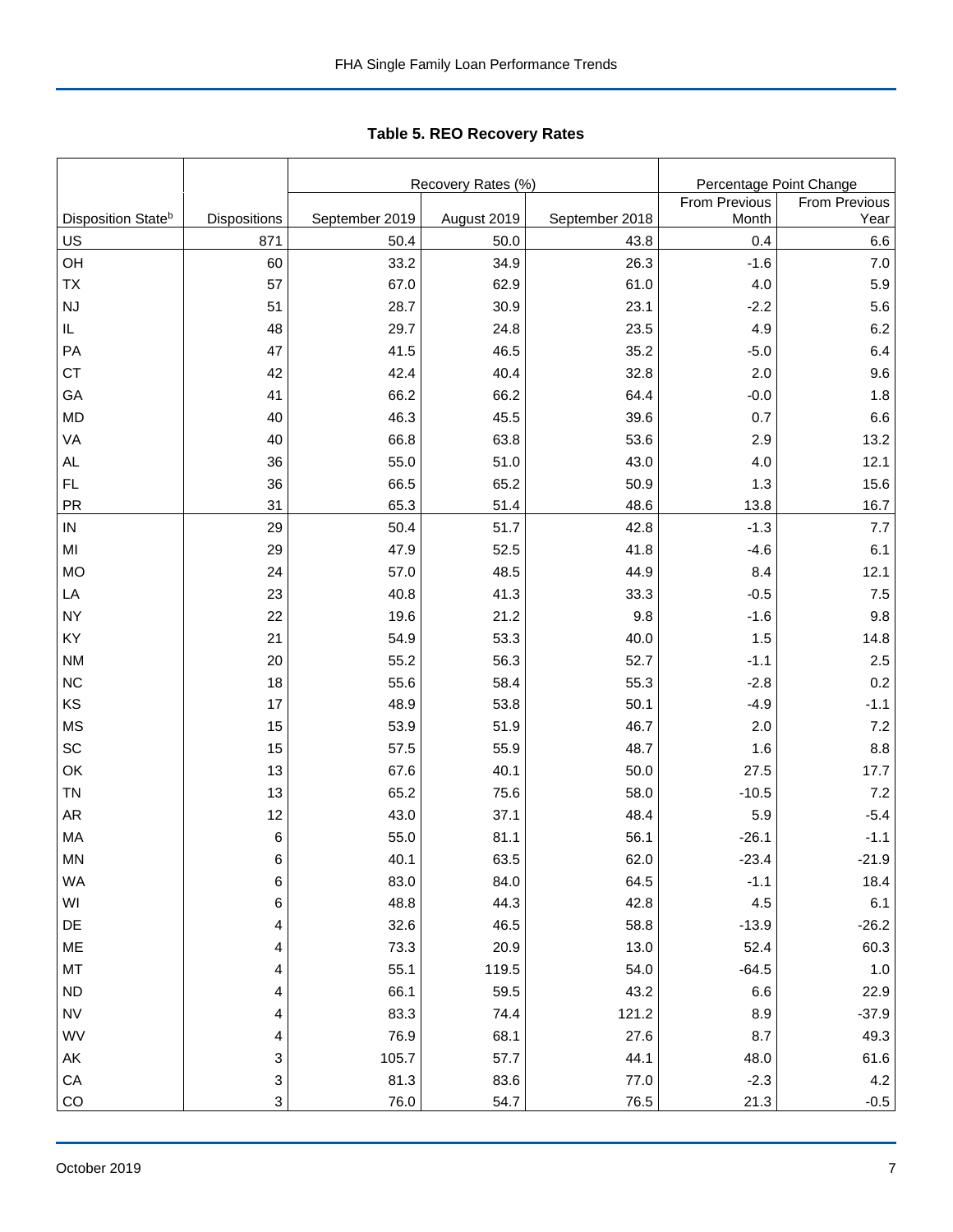|                                |                     |                | Recovery Rates (%) |                | Percentage Point Change |               |
|--------------------------------|---------------------|----------------|--------------------|----------------|-------------------------|---------------|
|                                |                     |                |                    |                | From Previous           | From Previous |
| Disposition State <sup>b</sup> | <b>Dispositions</b> | September 2019 | August 2019        | September 2018 | Month                   | Year          |
| IA                             | 3                   | 6.2            | 44.9               | 45.0           | $-38.7$                 | $-38.8$       |
| <b>NH</b>                      | 3                   | 61.0           | 83.5               | 54.3           | $-22.4$                 | 6.7           |
| <b>OR</b>                      | 3                   | 120.8          | 73.8               | 63.2           | 47.0                    | 57.5          |
| AZ                             |                     | 44.2           | 70.7               | 34.3           | $-26.4$                 | 9.9           |
| DC                             |                     | 33.7           | na                 | 85.1           | na                      | $-51.4$       |
| SD                             |                     | 55.1           | $-3.7$             | 51.3           | 58.8                    | 3.8           |
| UT                             |                     | 72.4           | 66.3               | 48.3           | 6.1                     | 24.1          |
| <b>WY</b>                      |                     | 69.3           | 81.2               | 66.1           | $-11.9$                 | 3.2           |
| HI                             | 0                   | na             | 65.4               | 93.8           | na                      | na            |
| ID                             | 0                   | na             | 69.4               | 63.5           | na                      | na            |
| <b>NE</b>                      | 0                   | na             | 40.1               | 63.8           | na                      | na            |
| R <sub>l</sub>                 | 0                   | na             | 76.5               | 35.9           | na                      | na            |
| VT                             | $\Omega$            | na             | na                 | 4.9            | na                      | na            |

## **Table 5. REO Recovery Rates**

na = not applicable<br>ª Rates are percentages of unpaid loan balance at time of default.<br><sup>b</sup> State records are sorted by number of dispositions in the most recent month (largest to smallest).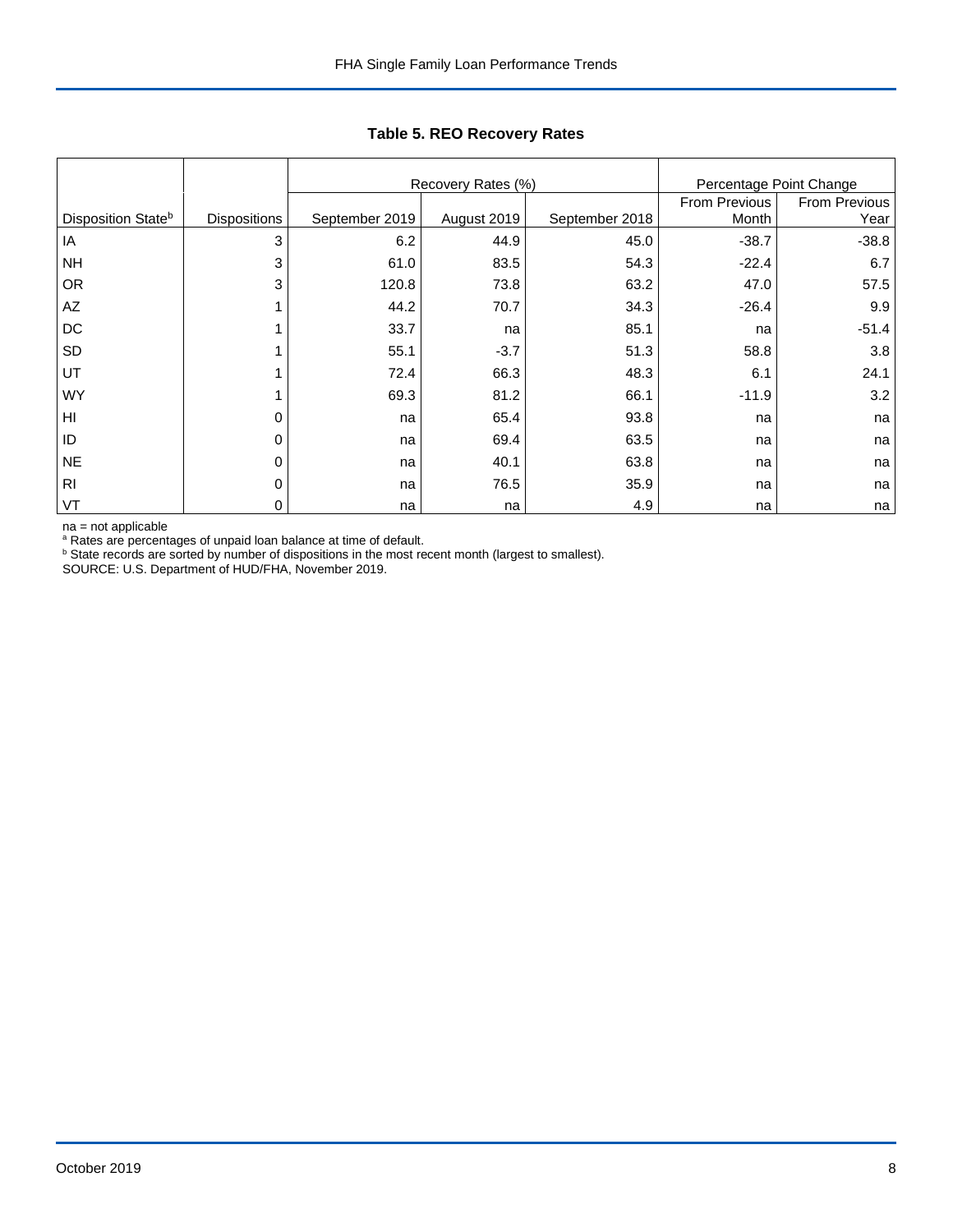|                                     |         | 2019           |         |         |         |                               |         |                                                      |         | 2018    |         |         |         |
|-------------------------------------|---------|----------------|---------|---------|---------|-------------------------------|---------|------------------------------------------------------|---------|---------|---------|---------|---------|
| <b>Disposition Month</b>            | Sep     | Aug            | Jul     | Jun     | May     | Apr                           | Mar     | Feb                                                  | Jan     | Dec     | Nov     | Oct     | Sep     |
|                                     |         |                |         |         |         |                               |         | Loss Components as Percent of Defaulted Loan Balance |         |         |         |         |         |
| Claim Expenses <sup>a</sup> (%)     | 19.37   | 19.60          | 19.48   | 20.49   | 20.50   | 20.47                         | 20.50   | 21.12                                                | 20.81   | 20.52   | 21.02   | 20.35   | 20.09   |
| Holding Costs <sup>b</sup> (%)      | 5.35    | 4.89           | 4.89    | 5.15    | 5.35    | 5.12                          | 5.16    | 5.12                                                 | 5.08    | 5.15    | 5.15    | 5.02    | 5.14    |
| Loss on Collateral <sup>c</sup> (%) | 22.86   | 22.01          | 21.36   | 20.74   | 22.06   | 24.55                         | 23.38   | 26.08                                                | 26.45   | 26.32   | 26.40   | 26.76   | 25.95   |
| Sales Expense (%)                   | 4.84    | 4.92           | 5.03    | 5.00    | 4.93    | 4.67                          | 4.84    | 4.66                                                 | 4.66    | 4.70    | 4.73    | 4.63    | 4.76    |
| Program Discounts <sup>d</sup> (%)  | 0.13    | 0.23           | 0.28    | 0.31    | 0.29    | 0.11                          | 0.20    | 0.16                                                 | 0.26    | 0.25    | 0.24    | 0.22    | 0.40    |
| Net Loss Rate <sup>e</sup> (%)      | 49.58   | 50.01          | 49.94   | 51.33   | 53.25   | 54.14                         | 53.55   | 57.48                                                | 57.65   | 56.20   | 57.00   | 56.31   | 56.17   |
|                                     |         |                |         |         |         | <b>Average Amount</b>         |         |                                                      |         |         |         |         |         |
| Average Dollar Loss (\$)            | 58,824  | 62,415         | 60,955  | 61,872  | 62,661  | 65,699                        | 64,659  | 68,132                                               | 68,408  | 67,331  | 67,055  | 67,328  | 67,533  |
| Average Unpaid Balance (\$)         | 118,640 | 124,801        | 122,048 | 120,544 | 117,675 | 121,347                       | 120,736 | 118,537                                              | 118,660 | 119,806 | 117,640 | 119,570 | 120,227 |
|                                     |         |                |         |         |         | <b>Occurrence Counts</b>      |         |                                                      |         |         |         |         |         |
| Number of Dispositions              | 871     | 1,188          | 1,238   | 1,147   | 1,351   | 1,290                         | 1,442   | 1,409                                                | 1,450   | 1,353   | 1,564   | 1,715   | 1,477   |
| Number of Discounts                 | 3       | $\overline{7}$ | 7       |         | 9       | 4                             | 5       | 4                                                    | 8       | 6       | 8       | 9       | 10      |
| <b>Stage</b>                        |         |                |         |         |         | <b>Average Time in Months</b> |         |                                                      |         |         |         |         |         |
| Delinquency <sup>f</sup>            | 10.2    | 10.5           | 10.1    | 10.3    | 10.7    | 11.2                          | 11.1    | 10.2                                                 | 11.6    | 11.0    | 10.7    | 11.7    | 11.8    |
| Foreclosure <sup>g</sup>            | 11.8    | 11.9           | 12.2    | 11.9    | 12.1    | 12.6                          | 12.5    | 13.7                                                 | 12.6    | 13.3    | 13.7    | 13.2    | 13.1    |
| Deed Transferh                      | 12.5    | 12.2           | 12.3    | 11.7    | 12.9    | 13.0                          | 12.7    | 12.8                                                 | 13.4    | 13.8    | 13.8    | 13.8    | 13.4    |
| <b>REO</b>                          | 4.5     | 4.3            | 4.2     | 4.2     | 4.1     | 4.2                           | 4.2     | 4.3                                                  | 4.3     | 4.4     | 4.2     | 4.1     | 4.3     |
| All Stages                          | 38.9    | 38.7           | 38.6    | 38.1    | 39.7    | 40.9                          | 40.5    | 40.9                                                 | 41.8    | 42.3    | 42.3    | 42.7    | 42.5    |

 **Table 6. REO Components of Loss by Property Disposition Month**

<sup>a</sup> Includes interest on principal.

<sup>b</sup> Management, maintenance, repairs, administration, and security, net of rent and other income.

c Value when foreclosed (UPB) minus value received in REO; does not include Streamline refinances.

<sup>d</sup> Rate over all dispositions; effect is greater in the cases where a discount actually is given.

e Profit (loss) divided by Unpaid Principal Balance (UPB). The listed cost categories are not exhaustive, and they will not sum to the loss rate

f First missed payment to date foreclosure initiated.

<sup>g</sup> Initiation of foreclosure proceedings to auction date.

h Auction date to HUD acquisition date.